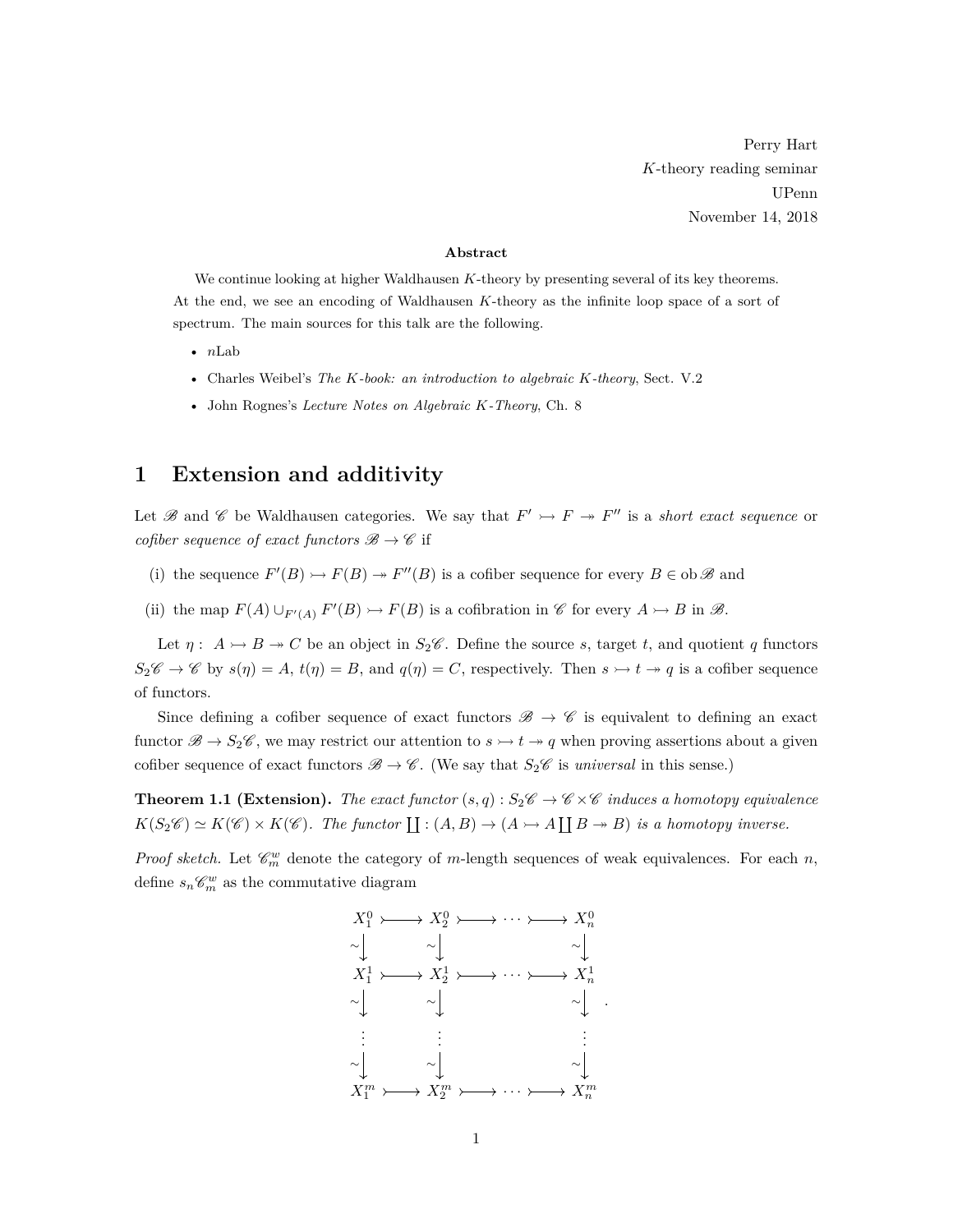This is naturally isomorphic to an  $(m, n)$ -bisimplex in  $N_{\bullet}wS_{\bullet}C$ , which is thus isomorphic to the bisimplicial set  $s_{\bullet}\mathcal{C}_{(-)}^w$ . One can show that the source *s* and quotient *q* functors  $S_2\mathcal{C} \to \mathcal{C}$  induce a homotopy equivalence  $s \times q : s_{\bullet} S_2(\mathscr{C}_m^w) \to s_{\bullet} \mathscr{C}_m^w \times s_{\bullet} \mathscr{C}_m^w$  for each *m*. Thus, we get a homotopy equivalence

$$
s_\bullet S_2(\mathscr{C}_{(-)}^w) \simeq s_\bullet \mathscr{C}_{(-)}^w \times s_\bullet \mathscr{C}_{(-)}^w
$$

between bisimplicial sets. But we already have that  $s_{\bullet} \mathscr{C}^w_{(-)} \cong N_{\bullet} w S_{\bullet} \mathscr{C}$ , thereby completing our  $\Box$ proof.

Recall that  $|wS_{\bullet}\mathscr{C}|$  is an *H*-space via the map

$$
\coprod : |wS_{\bullet} \mathscr{C}| \times |wS_{\bullet} \mathscr{C}| \cong |wS_{\bullet} \mathscr{C} \times wS_{\bullet} \mathscr{C}| \to |wS_{\bullet} \mathscr{C}|.
$$
 (\*)

<span id="page-1-1"></span>This produces an *H*-space structure  $(K(\mathscr{C}), +)$ .

**Theorem 1.2 (Additivity).** Let  $F' \rightarrow F \rightarrow F''$  be a short exact sequence of exact functors  $\mathcal{B} \rightarrow \mathcal{C}$ . *Then*  $F_* \simeq F'_* + F''_*$  *as maps*  $K(\mathcal{B}) \to K(\mathcal{C})$ *, so that* 

<span id="page-1-0"></span>
$$
F_\ast=F_\ast'+F_\ast''
$$

 $as maps K_i(\mathscr{B}) \to K_i(\mathscr{C})$ .

*Proof.* As  $S_2\mathscr{C}$  is universal, it suffices to prove that  $t_* \simeq s_* + q_*$ . Notice that the two composites

$$
\mathscr{C} \times \mathscr{C} \xrightarrow{\coprod} S_2 \mathscr{C} \xrightarrow{\phantom{a}t \phantom{a}} \underline{\coprod} q \mathscr{C}
$$

are the same. Theorem [1.1](#page-0-0) implies that  $K(\Pi): K(\mathscr{C}) \times K(\mathscr{C}) \to K(S_2\mathscr{C})$  is a homotopy equivalence. Since the *H*-space structure on  $K(\mathscr{C})$  is induced by  $\coprod$ , we conclude that  $t_* \simeq s_* + q_*$ .  $\Box$ 

**Definition 1.3.** We say that a sequence

$$
* \to A_n \to \cdots \to A_0 \to *
$$

is *admissibly exact* if each morphism in the sequences can be written as a cofiber sequence

$$
A_{i+1} \twoheadrightarrow B_i \rightarrowtail A_i.
$$

**Corollary 1.4.** *Suppose that*

$$
* \to F^0 \to F^1 \to \cdots \to F^n \to *
$$

*is an admissibly exact sequence of exact functors*  $\mathcal{B} \to \mathcal{C}$ *. Then we have an equality* 

$$
\sum_i (-1)^i F^i_* = 0
$$

*of maps*  $K_i(\mathscr{B}) \to K_i(\mathscr{C})$ *.*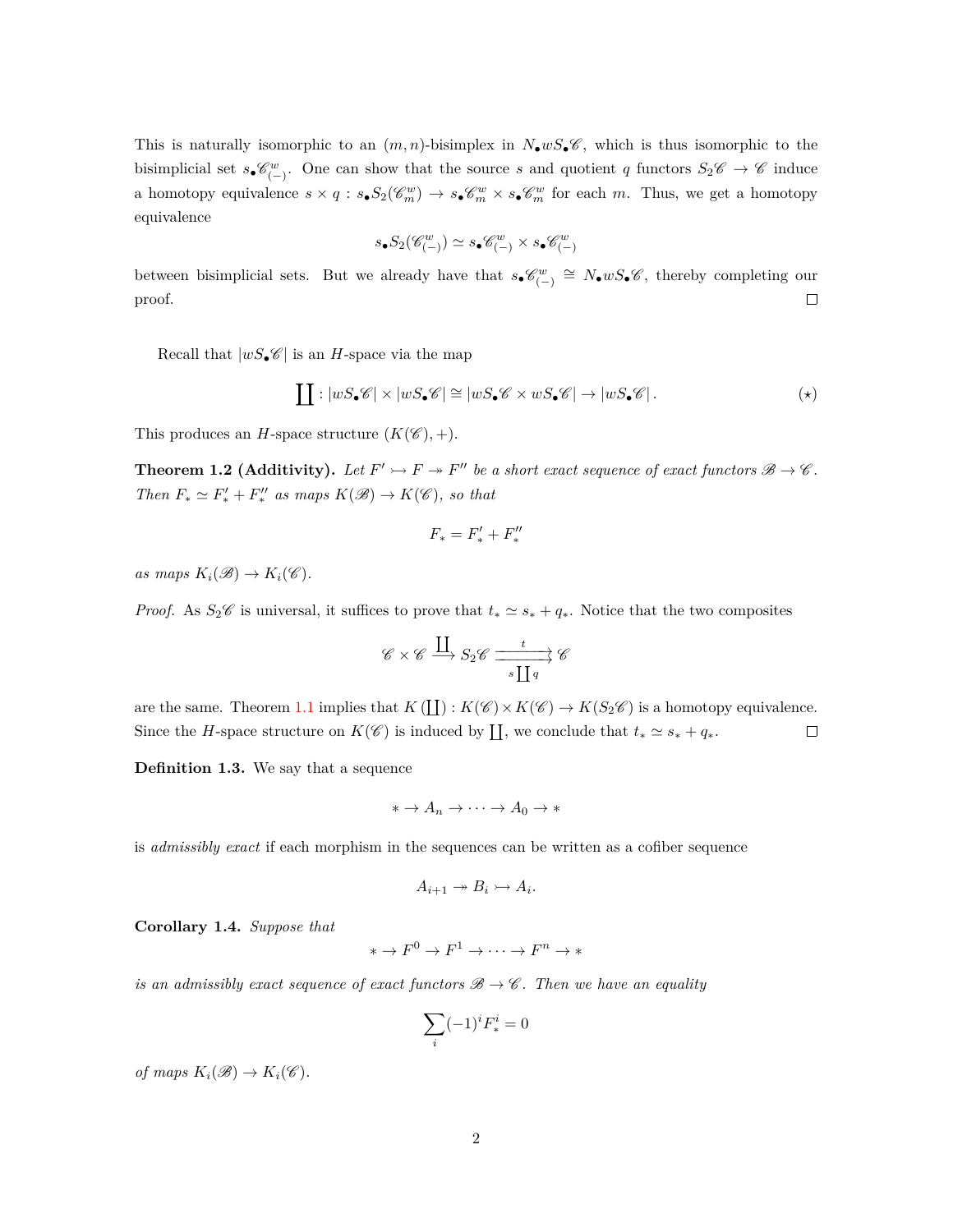**Corollary 1.5.** Let  $F' \rightarrow F \rightarrow F''$  be a short exact sequence of exact functors  $\mathcal{B} \rightarrow \mathcal{C}$ . Then

$$
F''_* \simeq F_* - F_* \simeq 0.
$$

This implies that the homotopy fiber of  $F''_* : K(\mathscr{B}) \to K(\mathscr{C})$  is homotopy equivalent to  $K(\mathscr{B}) \vee$  $\Omega K(\mathscr{C}).$ 

Let  $\mathscr C$  be a Waldhausen category. Recall the arrow category  $\text{Ar}(\mathscr C)$  of  $\mathscr C$  consisting of morphisms in  $\mathscr C$  as objects and commutative squares as morphisms. Let  $s$  and  $t$  denote the source and target functors  $Ar(\mathscr{C}) \to \mathscr{C}$ , respectively.

**Definition 1.6.** A functor  $T : \text{Ar}(\mathscr{C}) \to \mathscr{C}$  is a *(mapping) cylinder functor* on  $\mathscr{C}$  if it comes equipped with natrual transformations  $j_1 : s \Rightarrow T$ ,  $j_2 : t \Rightarrow T$ , and  $p : T \Rightarrow t$  such that for any  $f : A \rightarrow B$ , we have a commutative diagram



Moreover, *T* must satisfy the following axioms.

- (1) *T* sends every initial morphism  $* \to A$  to *A* for any  $A \in ob \mathscr{C}$ .
- (2) The map  $j_1 \coprod j_2 : A \coprod B \rightarrowtail T(f)$  is a cofibration for any  $f : A \rightarrow B$ .
- (3) Given a morphism  $(a, b) : f \to f'$  in Ar( $\mathscr{C}$ ), if both *a* and *b* are weak equivalences in  $\mathscr{C}$ , then so is  $T(f) \to T(f')$ .
- (4) Given a morphism  $(a, b) : f \to f'$  in Ar( $\mathscr{C}$ ), if both *a* and *b* are cofibrations in  $\mathscr{C}$ , then so is  $T(f) \to T(f')$ . Also, the map

$$
A'\coprod_A T(f)\coprod_B B'\to T(f')
$$

induced by axiom (2) is a cofibration in  $\mathscr{C}$ .

(5) (*Cylinder axiom*) The map  $p: T(f) \to B$  is a weak equivalence in  $\mathscr{C}$ .

*Terminology.* Let  $T$  be a cylinder functor on  $\mathscr{C}$ .

- 1. We call  $T(A \rightarrow *)$  the *cone* of *A*, denoted by cone(*A*).
- 2. We call  $\text{cone}(A)$ <sub>*A*</sub> the *suspension* of *A*, denoted by  $\Sigma A$ .

**Corollary 1.7.** *The induced suspension map*  $\Sigma : K(\mathscr{C}) \to K(\mathscr{C})$  *is a homotopy inverse for the H-space structure*  $(\star)$ *.* 

*Proof.* Note that axiom (3) gives us a cofiber sequence  $A \rightarrow \text{cone}(A) \rightarrow \Sigma A$ . Therefore,  $1 \rightarrow \text{cone} \rightarrow \Sigma$ is an exact sequence of functors. By the cylinder axiom, we know that cone is null-homotopic. It follows by Theorem [1.2](#page-1-1) that  $\Sigma_* + 1 = \text{cone}_* = *$ .  $\Box$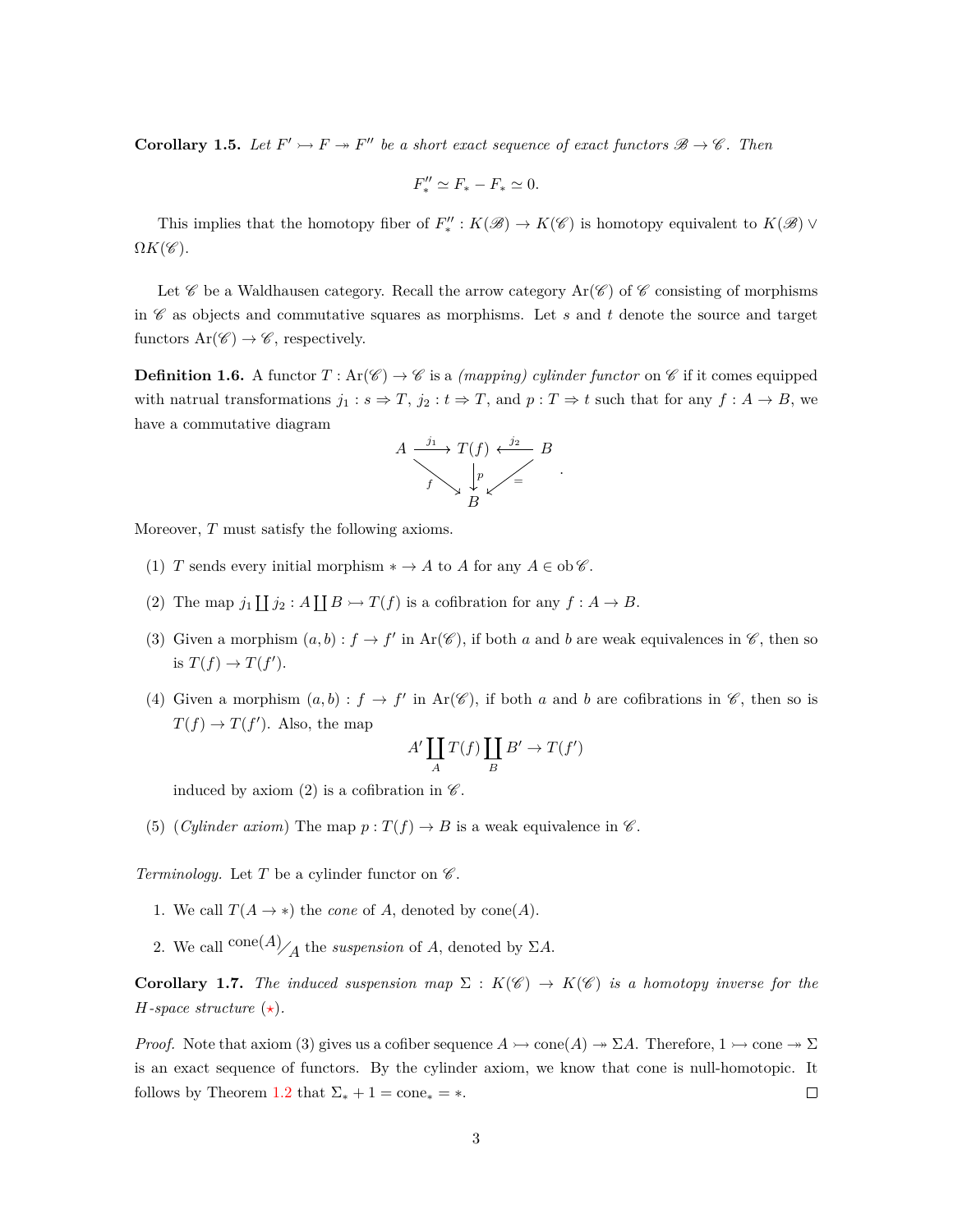## **2 Localization**

Let  $\mathscr C$  be a category with cofibrations. Equip it with two Waldhausen subcategories  $v(\mathscr C)$  and  $w(\mathscr C)$ of weak equivalences such that  $v(\mathscr{C}) \subset w(\mathscr{C})$ . Assume that  $(\mathscr{C}, w)$  admits a cylinder functor. Suppose that  $w(\mathscr{C})$  is saturated and closed under extensions.

Let  $\mathscr{C}^w$  denote the Waldhausen subcategory of  $(\mathscr{C}, v)$  consisting of all *A* such that  $* \to A$  belongs Are the initial to  $w(\mathscr{C})$ .

morphisms the only weak equivalences?

<span id="page-3-1"></span>**Theorem 2.1 (Waldhausen localization).** *The sequence*

$$
K(\mathscr{C}^w) \to K(\mathscr{C},v) \to K(\mathscr{C},w)
$$

*is a homotopy fibration sequence.*

*Proof sketch.* Recall that a small bicategory is a bisimplicial set such that each row/column is the nerve of a category. Note that  $v_{(-)}w_{(-)}\mathscr{C}$  is a bicategory whose bimorphisms are commutative squares of the form

$$
\begin{array}{ccc}\n(-) & \xrightarrow{w'} & (-) \\
\downarrow^{v'} & & \downarrow^{v'} \\
(-) & \xrightarrow{w} & (-)\n\end{array}
$$
\n
$$
(*)
$$

<span id="page-3-0"></span>*.*

Treating  $w\mathscr{C}$  as a bicategory with a single vertical morphism reveals that

$$
w\mathscr{C} \simeq v_{(-)}w_{(-)}\mathscr{C}.
$$

This yields  $wS_n\mathscr{C} \simeq v_{(-)}w_{(-)}S_n\mathscr{C}$  for each *n*.

Now, let  $v_{(-)} \text{ co } w_{(-)} \mathscr{C}$  denote the subcategory of all squares like  $(\star)$  where the horizontal maps are also cofibrations. One can show that the inclusion  $v_{(-)} \text{co } w_{(-)}C \text{ of } v_{(-)}w_{(-)}C$  is a homotopy equivalence. Since each  $S_n\mathscr{C}$  inherits a cylinder functor from  $\mathscr{C}$ , we obtain a simplicial bi-subcategory *v*(−) co *w*(−)*S*•C such that the inclusion into *v*(−)*w*(−)*S*•C is a homotopy equivalence. This yields a commutative diagram

$$
vS_{\bullet}C^w \longrightarrow vS_{\bullet}C \longrightarrow v_{(-)} \text{co } w_{(-)}S_{\bullet}C
$$
  

$$
\downarrow \qquad \qquad \downarrow \simeq
$$
  

$$
wS_{\bullet}C \longrightarrow v_{(-)}w_{(-)}S_{\bullet}C
$$

the left vertical morphism?

What about It therefore suffices to show that the top row is a fibration. One can do this by using the relative *K*-theory space construction. See IV.8.5.3 and V.2.1 (Weibel).  $\Box$ 

> Now, let  $\mathscr A$  be an exact category embedded in an abelian category  $\mathscr B$  and let  $\mathbf{Ch}^{\mathrm{b}}(\mathscr A)$  denote the category of bounded chain complexes in  $\mathscr{A}$ . One can verify that  $\mathbf{Ch}^b(\mathscr{A})$  is Waldhausen where the cofibrations  $A_{\bullet} \rightarrow B_{\bullet}$  are precisely the degree-wise admissible monomorphisms (i.e., those admitting a short exact sequence  $A_n \to B_n \to B_n/ A_n$  in  $\mathscr A$  for each *n*) and the weak equivalences are precisely the chain maps which are quasi-isomorphisms of complexes in  $\text{Ch}(\mathscr{B})$ .

<span id="page-3-2"></span>Our next result is a consequence of Theorem [2.1](#page-3-1) and can be found in V.2.2 (Weibel).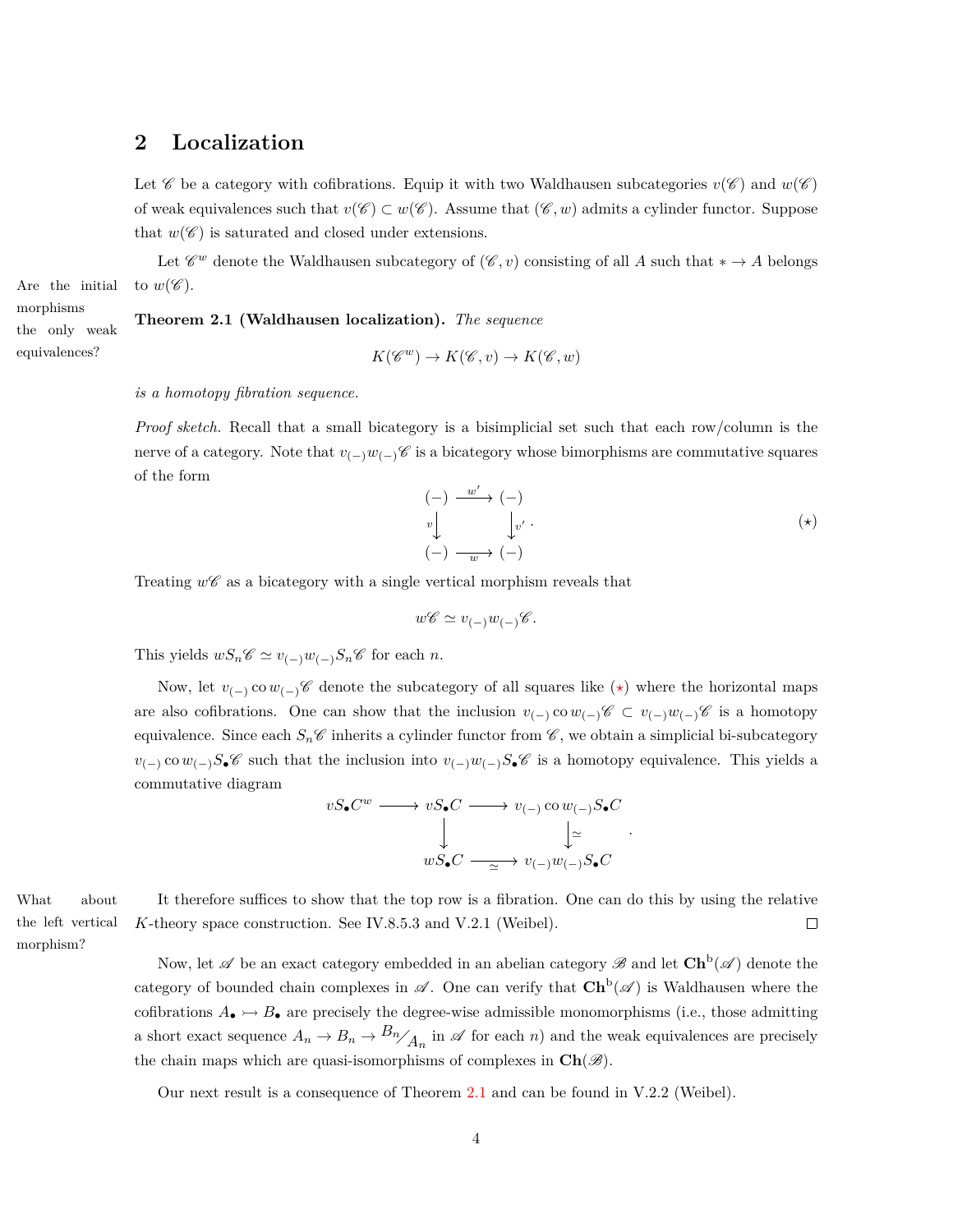**Theorem 2.2 (Gillet-Waldhausen).** Let  $\mathscr A$  be an exact category closed under kernels of surjections. *Then the exact inclusion*  $\mathscr{A} \to \mathbf{Ch}^b(\mathscr{A})$  *induces a homotopy equivalence*  $K(\mathscr{A}) \simeq K \mathbf{Ch}^b(\mathscr{A})$ *. Hence* 

$$
K_i(\mathscr{A}) = K_i \operatorname{Ch}^{\mathrm{b}}(\mathscr{A})
$$

*for every i.*

**Definition 2.3.** Let  $F: \mathcal{A} \to \mathcal{B}$  be an exact functor between *Waldhausen* categories. We say that *F* satisfies the *approximate lifting property* if for any map  $b : F(A) \to B$  in  $\mathcal{B}$ , there exists a map  $a: A \to A'$  in  $\mathscr A$  along with a weak equivalence  $b': F(A') \simeq B$  in  $\mathscr B$  such that



commutes.

This means that *F* has the approximate lifting property just in case we can always lift it to a weak equivalence.

<span id="page-4-0"></span>**Proposition 2.4.** Let  $F : \mathcal{A} \to \mathcal{B}$  be an exact functor between Waldhausen categories with the *following properties.*

- *1. F satisfies the approximate lifting property.*
- *2.* A *admits a cylinder functor.*
- *3. A morphism f* in  $\mathscr A$  *is a weak equivalence iff*  $F(f)$  *is a weak equivalence in*  $\mathscr B$ *.*

*Then*  $wF : w\mathscr{A} \to w\mathscr{B}$  *is a homotopy equivalence.* 

<span id="page-4-1"></span>**Corollary 2.5 (Waldhausen approximation).** *With the same hypotheses as in Proposition [2.4,](#page-4-0) we have*

$$
K(\mathscr{A}) \simeq K(\mathscr{B}).
$$

*Proof sketch.* One can show that each functor  $S_n \mathscr{A} \to S_n \mathscr{B}$  is exact and also has the approximate lifting property. Proposition [2.4](#page-4-0) thus implies that the bisimplicial map  $wS_{\bullet}\mathscr{A} \to wS_{\bullet}\mathscr{B}$  is a degreewise homotopy equivalence, which is enough.  $\Box$ 

**Definition 2.6.** Let  $\mathscr A$  be an abelian category  $\mathbf{Ch}(\mathscr A)$  denote the category of chain complexes over  $\mathscr A$ . We say that a complex  $C_{\bullet}$  is *homologically bounded* if only finitely many  $H_i(C_i)$  are nonzero.

*Notation*. Let  $\mathbf{Ch}^{\text{hb}}_{\pm}$  denote the subcategory of bounded below (respectively, bounded above) complexes.

**Example 2.7.** Let  $\mathscr A$  be an abelian category. One can show that the inclusions  $\mathbf{Ch}^{\mathrm{b}}(\mathscr A)\subset\mathbf{Ch}^{\mathrm{hb}}_{-}(\mathscr A)$ and  $\mathbf{Ch}^{\text{hb}}_{+}(\mathscr{A}) \subset \mathbf{Ch}^{\text{hb}}(\mathscr{A})$  have the approximate lifting property. Also, the inclusions  $\mathbf{Ch}^{\text{b}}(\mathscr{A}) \subset$  $\mathbf{Ch}^{\text{hb}}_{+}(\mathscr{A})$  and  $\mathbf{Ch}^{\text{hb}}_{+}(\mathscr{A}) \subset \mathbf{Ch}^{\text{hb}}(\mathscr{A})$  satisfy the dual of the approximate lifting property. Thus, we can apply Corollary [2.5](#page-4-1) along with Theorem [2.2](#page-3-2) to find that

$$
K(\mathscr{A}) \simeq K\operatorname{\mathbf{Ch}}^{\mathrm{b}}(\mathscr{A}) \simeq K\operatorname{\mathbf{Ch}}^{\mathrm{hb}}_{-} \simeq K\operatorname{\mathbf{Ch}}^{\mathrm{hb}}_{+}(\mathscr{A}) \simeq K\operatorname{\mathbf{Ch}}^{\mathrm{hb}}(\mathscr{A}).
$$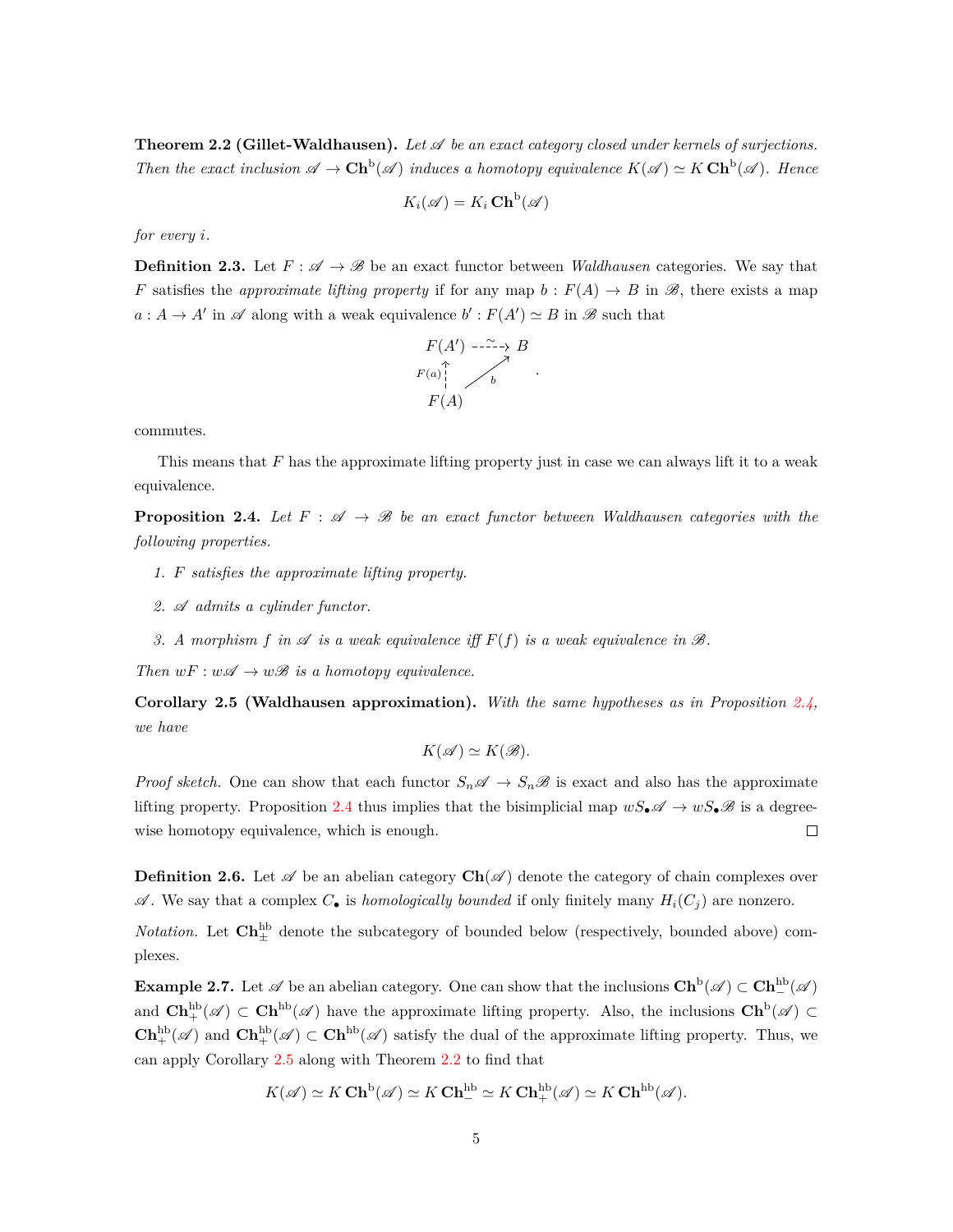## **3** *K***-theory spectrum**

**Definition 3.1.** A *symmetric spectrum* **X** in topological spaces is a sequence of based  $\Sigma_n$ -spaces  $(X_n)$ endowed with structure maps  $\sigma: X_n \wedge S^1 \to X_{n+1}$  such that  $\sigma^k: X_n \wedge S^k \to X_{n+k}$  is  $(\Sigma_n \times \Sigma_k)$ equivariant for any  $n, k \geq 0$ , where  $S^k \equiv S^1 \wedge \cdots \wedge S^1$  $\overline{k}$  times *k* times .

A map  $f: X \to Y$  of symmetric spectra is a sequence  $(f_n: X_n \to Y_n)$  of based  $\Sigma_n$ -equivariant maps such that for each  $n \geq 0$ , the square

$$
X_n \wedge S^1 \xrightarrow{f_n \wedge \mathrm{Id}} Y_n \wedge S^1
$$
  
\n
$$
\downarrow \sigma
$$
  
\n
$$
X_{n+1} \xrightarrow{f_{n+1}} Y_{n+1}
$$

commutes. Let  $Sp^{\Sigma}$  denote the category of symmetric spectra in topological spaces.

**Definition 3.2.** Let  $(\mathscr{C}, w\mathscr{C})$  be a Waldhausen category. The *external n*-fold  $S_{\bullet}$ -construction on  $\mathscr{C}$ is the *n*-multisimplicial Waldhausen category

$$
(S_{\bullet}\cdots S_{\bullet}\mathscr{C},wS_{\bullet}\cdots S_{\bullet}\mathscr{C}).
$$

In multidegree  $(q_1, \ldots, q_n)$ , it has as objects the diagrams  $X : Ar[q_1] \times \cdots \times Ar[q_n] \to \mathscr{C}$  such that

- (i)  $X((i_1, j_1), \ldots, (i_n, j_n)) = *$  when  $i_k = j_k$  for some  $1 \leq k \leq n$  and
- (ii)  $X(\ldots,(i_t,j_t),\ldots) \rightarrow X(\ldots,(i_t,k_t),\ldots) \rightarrow X(\ldots,(j_t,k_t),\ldots)$  is a cofiber sequence in the  $(n-1)$ fold iterated  $S_{\bullet}$ -construction for any  $i_t \leq j_t \leq k_t$  in  $[q_t]$ .

**Definition 3.3.** Let  $(\mathscr{C}, w\mathscr{C})$  be a Waldhausen category. The *internal n*-fold  $S_{\bullet}$ -construction on  $\mathscr{C}$ is the simplicial Waldhausen category

$$
\left(S^{(n)}_\bullet \mathscr{C}, wS^{(n)}_\bullet \mathscr{C}\right).
$$

It has as *q*-simplices the functor categories  $(S_q \cdots S_q \mathscr{C}, wS_q \cdots S_q \mathscr{C})$  whose objects are precisely the  $(\text{Ar}[q])^n$ -shaped diagrams  $X : (\text{Ar}[q])^n \to \mathscr{C}$  such that

- (i)  $X((i_1, j_1), \ldots, (i_n, j_n)) = *$  when  $i_k = j_k$  for some  $1 \leq k \leq n$ .
- (ii)  $X(\ldots,(i_t,j_t),\ldots) \rightarrow X(\ldots,(i_t,k_t),\ldots) \rightarrow X(\ldots,(j_t,k_t),\ldots)$  is a cofiber sequence in the  $(n-1)$ fold iterated  $S_{\bullet}$ -construction for any  $i_t \leq j_t \leq k_t$  in [q].

Note that  $\Sigma_n$  acts on  $S^{(n)}_{\bullet}$  by the relation  $(\pi \cdot X)(\ldots,(i_t,j_t),\ldots) = X(\ldots,(i_{\pi^{-1}(t)},j_{\pi^{-1}(t)}),\ldots).$ 

The *(symmetric) algebraic K-theory spectrum*  $\mathbf{K}(\mathscr{C}, w)$  of a small Waldhausen category  $(\mathscr{C}, w\mathscr{C})$ has *n*-th space

$$
K(\mathscr{C},w)_n \equiv \left| wS_{\bullet}^{(n)}\mathscr{C} \right|
$$